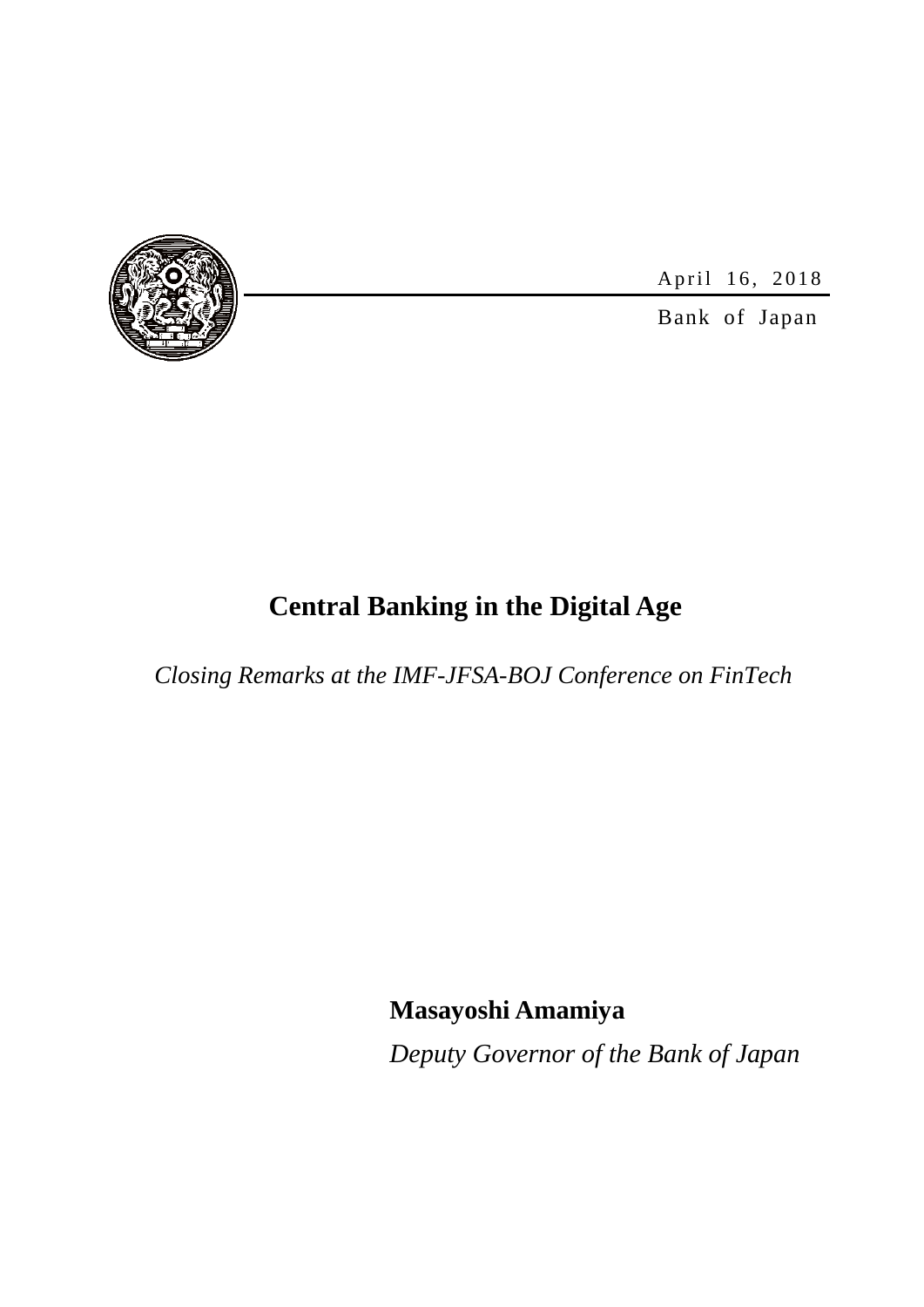# **Introduction**

I would like to express my sincere gratitude to all the participants. It was a great pleasure for us, the International Monetary Fund, the Financial Services Agency, and the Bank of Japan, to hold such a large conference on financial innovation in Asia. Indeed, this conference symbolizes how the world has changed in this decade.

### **IT innovation and Changes in Finance and Economy**

Looking back on 2008, a decade ago, the biggest challenge to the IMF and financial authorities all over the world was how to tackle the global financial crisis. Smartphones were still in their very early stage. Crypto-currencies had not yet appeared.

Since then the world economic landscape has dramatically changed. The global economy has overcome the crisis and regained its growth momentum. With the rapid innovation of information technologies, the movement described as the "information revolution" or "data revolution" has developed globally, bringing new growth opportunities for financial services and economic activities. Asia has been particularly influenced by such IT innovation.

Let me pick up the issue of "financial inclusion" for example. This was a global social issue already as early as 2008. Since then the number of smartphones has skyrocketed, and many people, including those in emerging economies in Asia, have become able to access financial services via smartphones. IT innovation has promoted "financial inclusion" in a way which was not expected a decade ago. Such wider access to financial services is also stimulating various new economic activities.

Smartphones also produce a gigantic amount of data as people use smartphones everywhere in their daily lives. Such "big data" are becoming more and more important as intangible assets in a broad range of economic activities. Global "data-giant" companies, which have grown rapidly in recent years, often provide various services including financial ones free of charge, while utilizing big data gathered through these services for multiple purposes. Moreover, IT innovation has created new business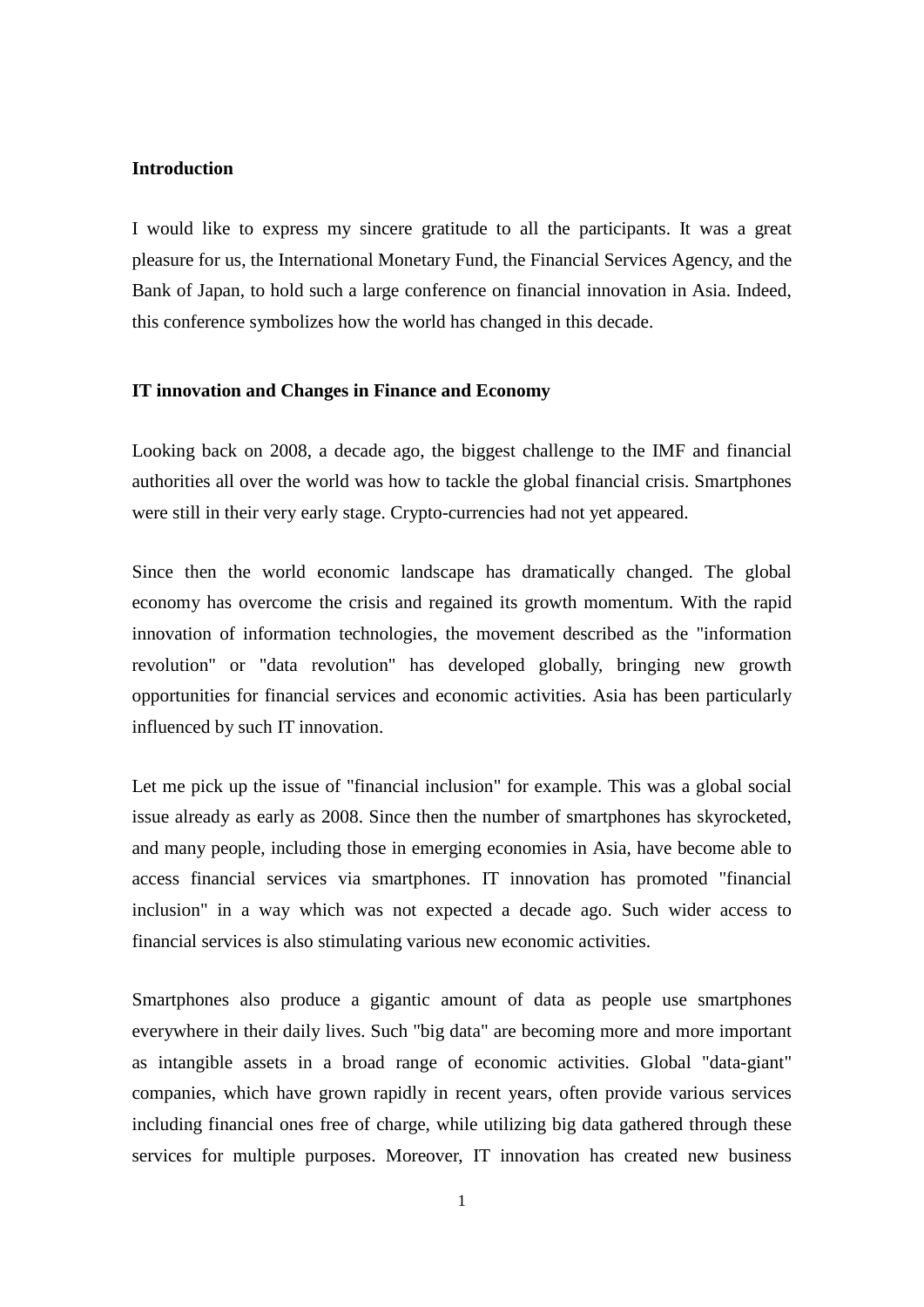models, such as "the sharing economy."

# **New policy challenges**

IT innovation also raises various new challenges to financial authorities, including central banks. Among them, let me point out four issues.

# *(i) Impacts on Financial Markets*

First, high-frequency trading, or HFT, utilizing algorithms and AI has recently increased its role in various financial markets. Financial authorities need to carefully examine how such trading strategies influence price formation, market volatility and liquidity, since they may have important implications in terms of market stability and the transmission mechanisms of monetary policy. Also in this context, the new role of central banks as "market makers of last resort" moves into the spotlight.

# *(ii) Impacts on Real Economy and Prices*

Second, we should try to understand the impacts of IT innovation as well as IT-oriented new business activities, such as e-commerce and the sharing economy, on the real economy and price developments. Such issues are deep-rooted and wide-ranging, and not limited to the issue of statistics, such as the difficulty in measuring the growth of e-commerce and the overall retail sales due to the limited coverage of existing statistics.

Let me raise one of the fundamental challenges. Nowadays data-giant companies provide various free services because they use these services also for collecting data and utilize those data for their business. From the users' viewpoint, they actually give their own data to those companies in exchange for using these services, instead of paying fees. It is becoming more and more difficult to grasp such new economic activities by traditional analytical tools, such as demand and supply curves on price-quantity dimension.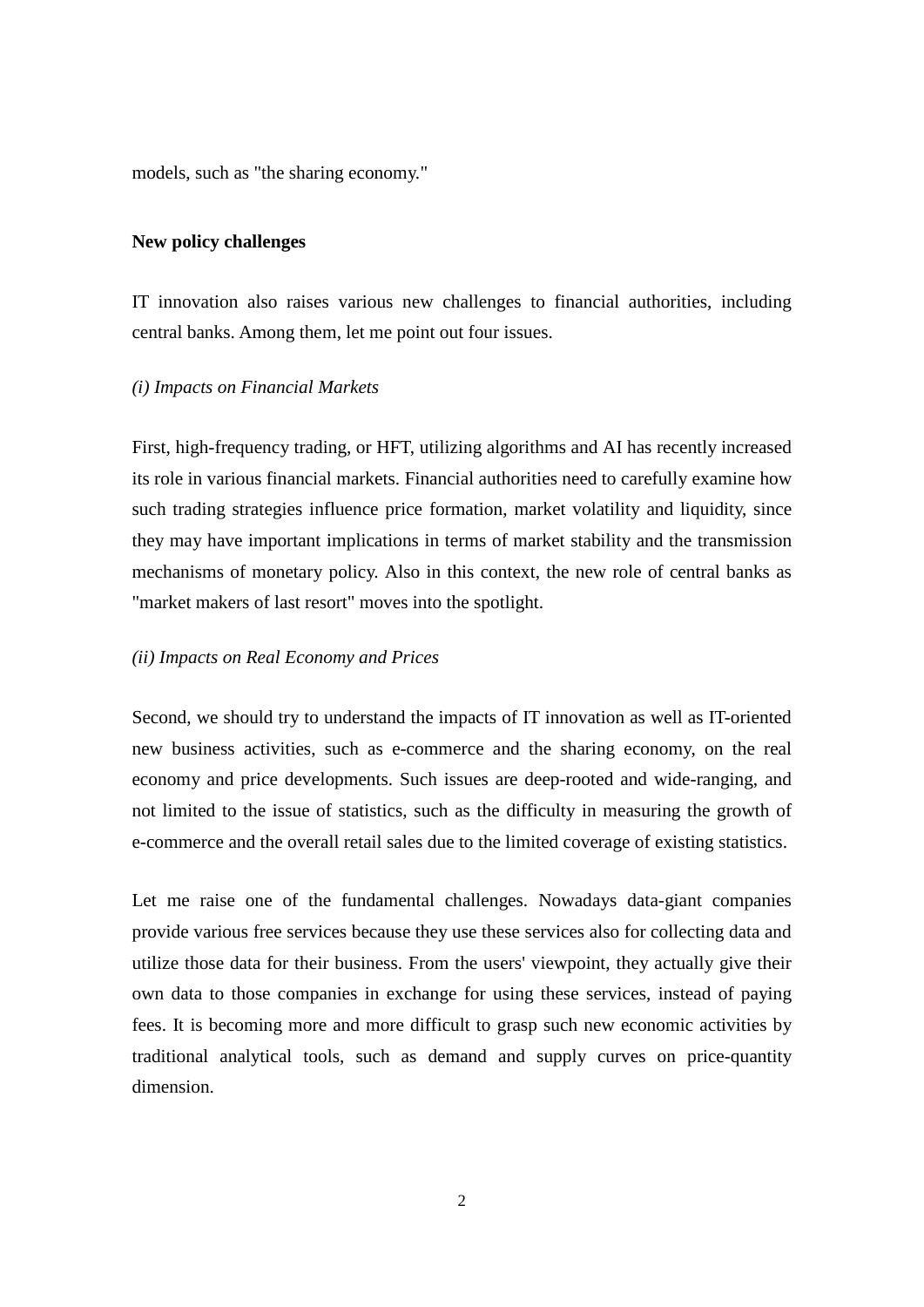# *(iii) Importance of Cyber Security and Data Protection*

Third, in accordance with IT innovation, cyber-security and data-protection are becoming more important for maintaining financial stability. Recently, data-giant companies have entered into financial services, and the utilization of big data has become more pronounced in financial businesses. In addition, various new instruments, including the internet and smartphones, are used for access to financial services. All of these developments emphasize the importance of cyber-security and data-protection.

#### *(iv) Impacts on Currency, Payments and Settlements*

Lastly, we should carefully examine the impacts of IT innovation on currency, payments and settlements. "Crypto-currencies" and "central bank digital currencies" are now gathering great attention all over the world. Moreover, these issues also stimulate global discussions on to what extent central banks should provide their payment and settlement infrastructures to society. I would like to elaborate on these issues further.

## **Innovation and Currency System**

Looking back in history, many central banks, including the Bank of Japan, were established to overcome the turmoil caused by the issuance of multiple payment instruments in a disorderly manner, so as to restore stability of the monetary system. In order to fulfill such a mission, central banks were exclusively assigned the role of issuing "central bank money" with finality, namely, banknotes and central bank deposits. The modern currency system, which consists of a central bank and private banks, is characterized as "a two-tiered system."

In this two-tiered system, the central bank specializes in supplying banknotes and central bank deposits, while private banks perform the function of credit creation and provide deposit currencies as broader money. Through such activities, private banks provide payment services to the general public and allocate financial resources to the economy as loans and credits.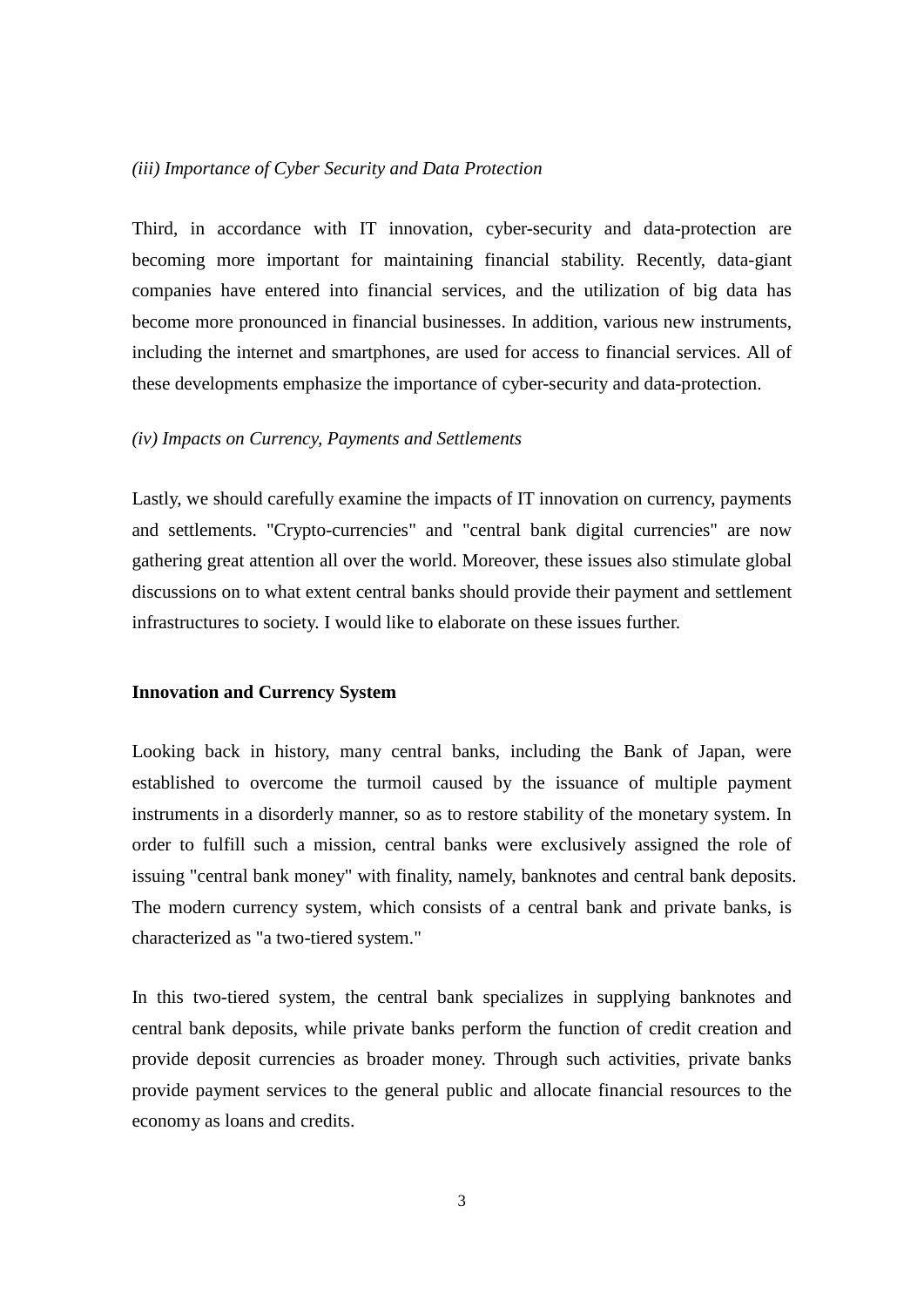From the perspective of information processing, the emergence of central banks allowed people to get rid of the burden of evaluating the credibility of many payment instruments. The creation of central banks has substantially reduced the costs of information processing in payments and settlements. At the same time, private banks have contributed to efficient allocation of financial resources through their function of information processing. The modern two-tiered structure reflects the wisdom of human beings in history to achieve both efficiency and stability in the currency system.

In this regard, the issuance of central bank digital currencies for general use could be analogous to allowing households and firms to directly have accounts in the central bank. This may have a large impact on the aforementioned two-tiered currency system and private banks' financial intermediation.

Under the current system, the central bank allows direct access to its accounts only to a limited number of entities such as private banks. From the viewpoint of the usage of information, the central bank leaves the private sector the opportunities to utilize detailed data such as "who buys what" attached to daily transactions. At the same time, the central bank can obtain the information necessary to maintain the stability of payment and settlement systems through operating its wholesale settlement systems. The issuance of central bank digital currencies could also affect such a role-sharing structure for utilizing information.

To sum up, IT innovation raises many fundamental questions and challenges related to the currency system, the design of central bank infrastructure and the utilization of information attached to economic activities. I sincerely hope our understanding of these issues will be further deepened in the future.

## **Initiatives Taken by the Bank of Japan**

To tackle these new challenges, the Bank of Japan has recently been taking various initiatives in the fields of innovation and FinTech. In 2016 the Bank established its "FinTech Center." The Bank has also been conducting a joint research project called "Project Stella" with the European Central Bank to study the potential of distributed